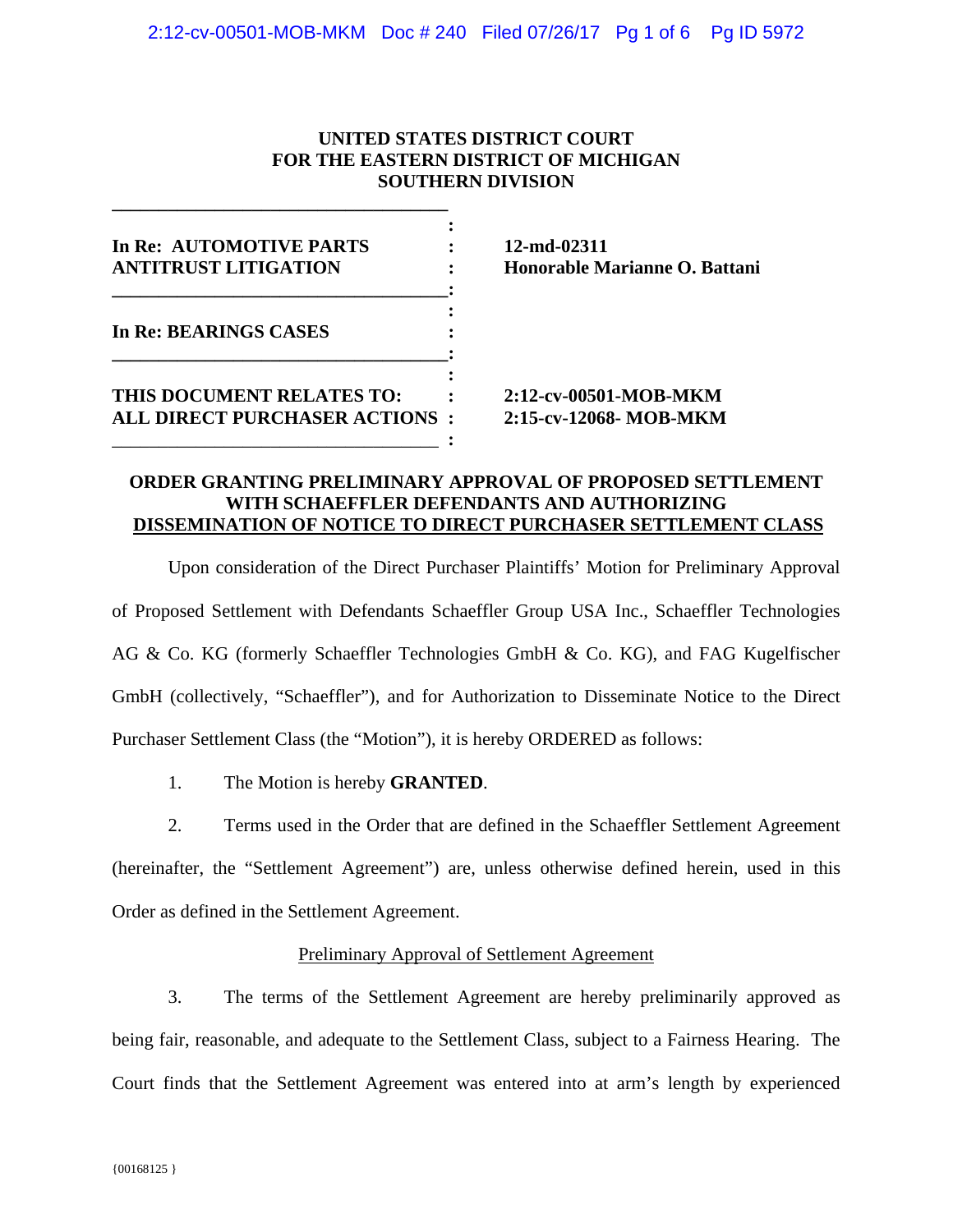2:12-cv-00501-MOB-MKM Doc # 240 Filed 07/26/17 Pg 2 of 6 Pg ID 5973

counsel and is sufficiently within the range of reasonableness that notice of the Settlement Agreement should be given to members of the proposed Settlement Class.

#### Class Certification

4. Pursuant to Rule 23 of the Federal Rules of Civil Procedure and in light of the proposed settlement, the Court hereby finds that the prerequisites for a class action have been met and provisionally certifies the following class for settlement purposes (the "Settlement Class"):

> All individuals and entities (excluding any Defendant and its present and former parents, subsidiaries, and affiliates) that purchased Bearings in the United States directly from one or more Defendant from January 1, 2000 through March 21, 2017.

For purposes of the Settlement Class definition set forth above, the following entities are Defendants: Schaeffler Group USA Inc.; Schaeffler Technologies GmbH & Co. KG (now Schaeffler Technologies AG & Co. KG); FAG Kugelfischer GmbH; JTEKT Corporation; Koyo Corporation of U.S.A.; Koyo France SA.; Koyo Deutschland GmbH; Nachi-Fujikoshi Corp.; Nachi America Inc.; Nachi Technology, Inc.; Nachi Europe GmbH; NSK Ltd.; NSK Americas, Inc.; NSK Europe Ltd.; NSK Corporation; AB SKF; SKF GmbH; SKF USA Inc.; NTN Corporation; NTN USA Corporation; NTN Walzlager GmbH; and NTN-SNR Roulements SA.

5. The Court finds that provisional certification of the Settlement Class is warranted in light of the Settlement Agreement because: (a) the Settlement Class is so numerous that joinder is impracticable; (b) the Direct Purchaser Plaintiff Class representatives' claims present common issues and are typical of the Settlement Class; (c) the Direct Purchaser Plaintiff Class representatives and Co-Lead Settlement Class Counsel (identified below) will fairly and adequately represent the Settlement Class; and (d) common issues predominate over any individual issues affecting the members of the Settlement Class. The Court further finds that the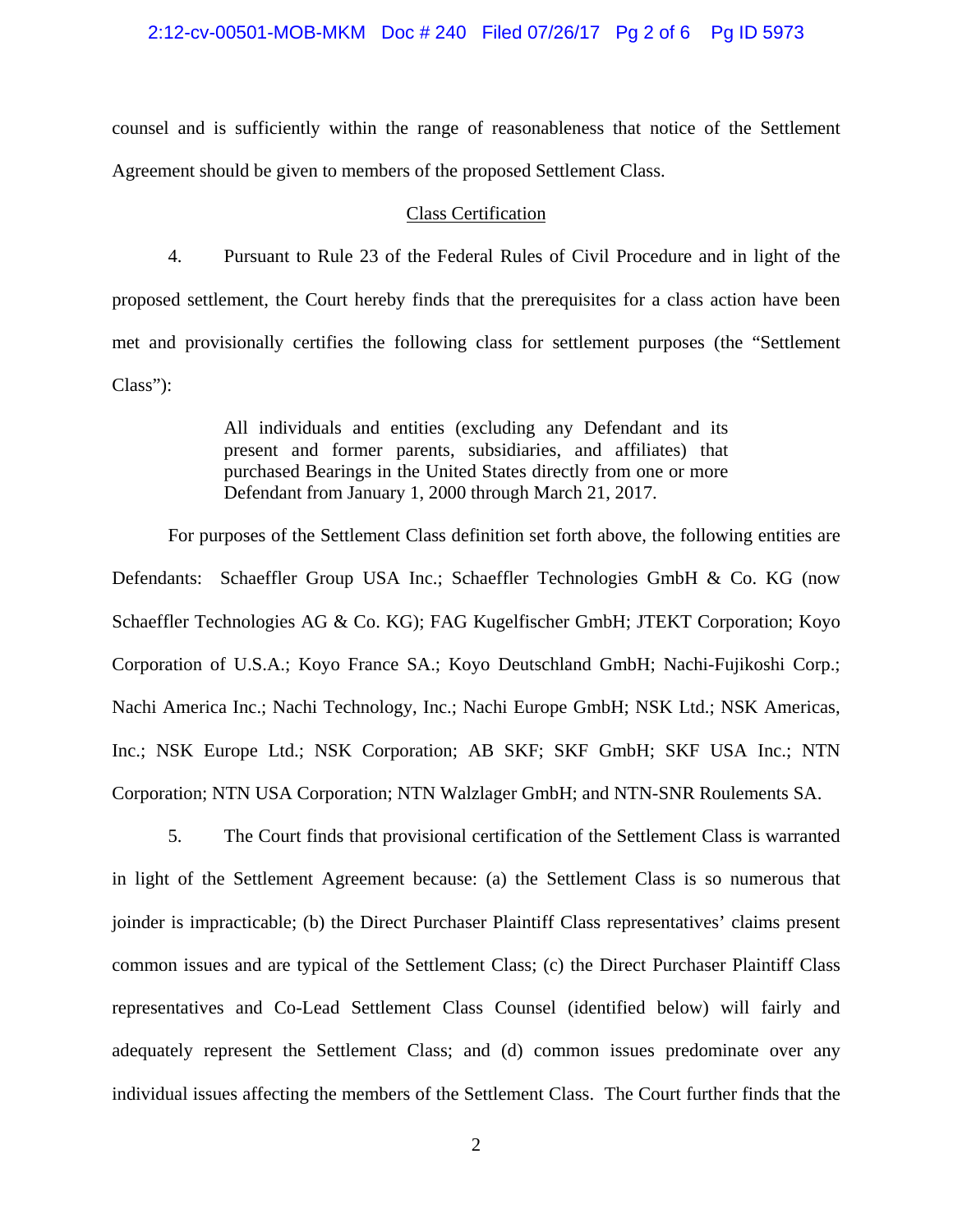#### 2:12-cv-00501-MOB-MKM Doc # 240 Filed 07/26/17 Pg 3 of 6 Pg ID 5974

Direct Purchaser Plaintiff Class representatives' interests are aligned with the interests of all other members of the Settlement Class. The Court also finds settlement of this action on a class basis superior to other means of resolving the matter.

#### Appointment of Class Representatives and Co-Lead Settlement Class Counsel

6. The Court hereby appoints Plaintiffs DALC Gear & Bearing Supply Corp., McGuire Bearing Company, and Sherman Bearings, Inc. to serve as Class Representatives for the Direct Purchaser Settlement Class.

7. The Court hereby appoints the law firms of Freed Kanner London & Millen LLC, Kohn, Swift & Graf, P.C., Preti, Flaherty, Beliveau & Pachios LLP, and Spector Roseman Kodroff & Willis, P.C. to serve as Co-Lead Counsel for the Direct Purchaser Schaeffler Settlement Class ("Co-Lead Settlement Class Counsel") having determined that the requirements of Rule 23(g) of the Federal Rules of Civil Procedure are fully satisfied by these appointments.

# Notice to Potential Settlement Class Members

8. The Court approves the form and content of the: (a) Notice of Proposed Settlement of Direct Purchaser Class Action with Schaeffler Defendants and Hearing on Settlement Approval ("Notice"), attached as Exhibit 2 to Direct Purchaser Plaintiffs' Memorandum in Support of Motion for Authorization to Disseminate Notice (the "Notice Memorandum"); and (b) Summary Notice of Proposed Settlement of Direct Purchaser Class Action with Schaeffler Defendants and Hearing on Settlement Approval ("Summary Notice"), attached as Exhibit 3 to the Notice Memorandum.

9. The Court finds that the mailing and publication of the Notice and Summary Notice, respectively, in the manner set forth herein constitutes the best notice practicable under the circumstances and is valid, due and sufficient notice to all persons entitled thereto and

3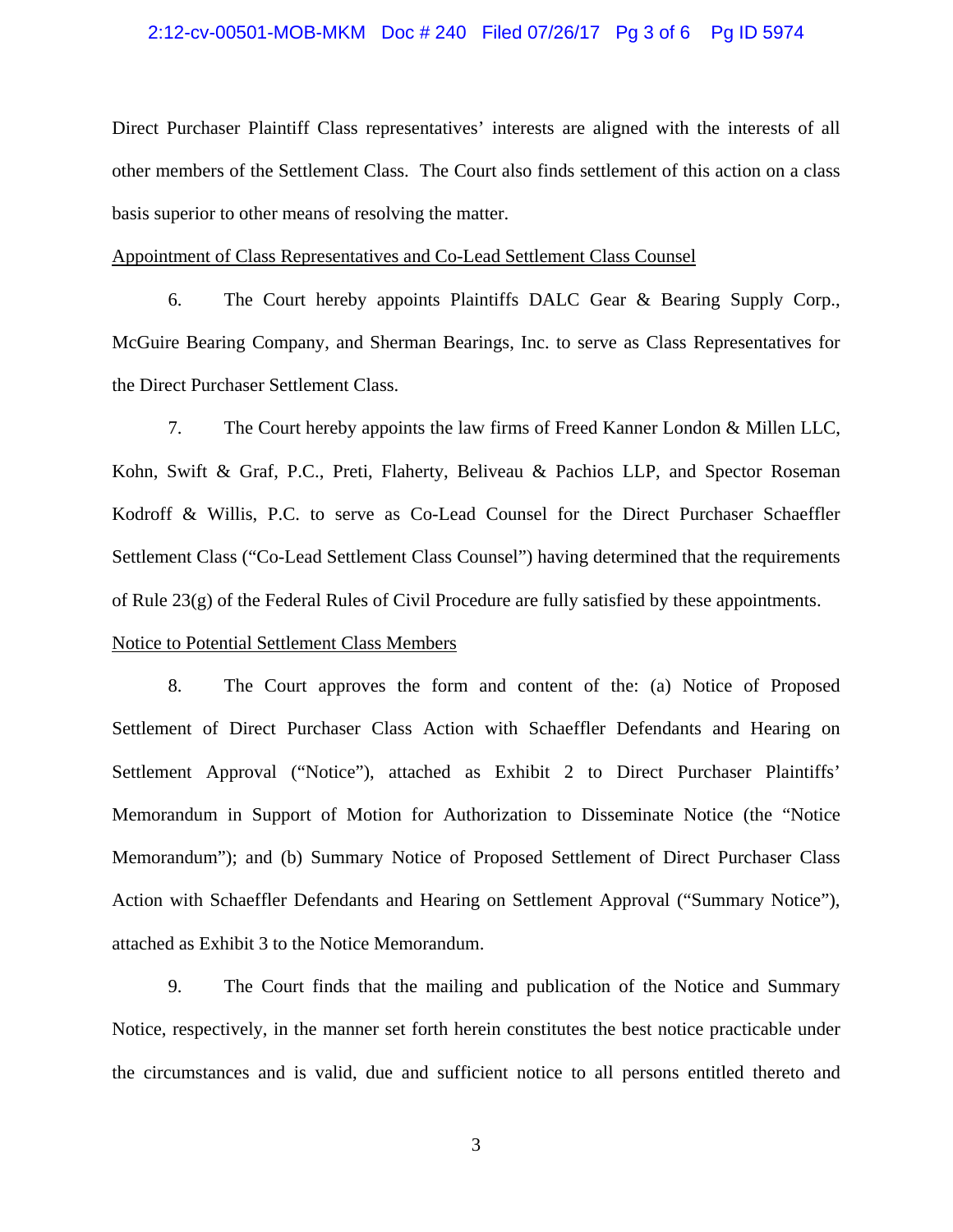#### 2:12-cv-00501-MOB-MKM Doc # 240 Filed 07/26/17 Pg 4 of 6 Pg ID 5975

complies fully with the requirements of Federal Rule of Civil Procedure 23 and the due process requirements of the Constitution of the United States.

10. On or before August 10, 2017, the Notice, in substantially the same form as Exhibit 2 to the Notice Memo, shall be mailed by first class mail, postage prepaid, to all potential members of the Settlement Class identified by Defendants. The Notice shall also be provided to all persons who request it in response to the Summary Notice provided for herein. In addition, copies of the Notice shall be posted on the Internet at www.autopartsantitrustlitigation.com, the website dedicated to this litigation.

11. On or before August 21, 2017, Co-Lead Settlement Class Counsel shall cause the Summary Notice, in substantially the same form as Exhibit 3 to the Notice Memo, to be published in one national edition of *The Wall Street Journal* and in one edition of *Automotive News*.

12. On or before September 11, 2017, Co-Lead Settlement Class Counsel shall file with the Court their motion or motions for final approval of the Settlement Agreement and request to utilize a portion of the Schaeffler settlement fund to pay Plaintiffs' litigation expenses.

13. All requests for exclusion from the Settlement Class must be in writing, postmarked no later than October 2, 2017, and must otherwise comply with the requirements set forth in the Notice.

14. Any objection by any member of the Settlement Class to the proposed settlement, or to the request to utilize a portion of the Schaeffler settlement fund to pay Plaintiffs' litigation expenses, must be in writing, filed with the Clerk of Court and postmarked no later than October 2, 2017, and must otherwise comply with the requirements set forth in the Notice.

15. Each member of the Settlement Class shall retain all rights and causes of action

4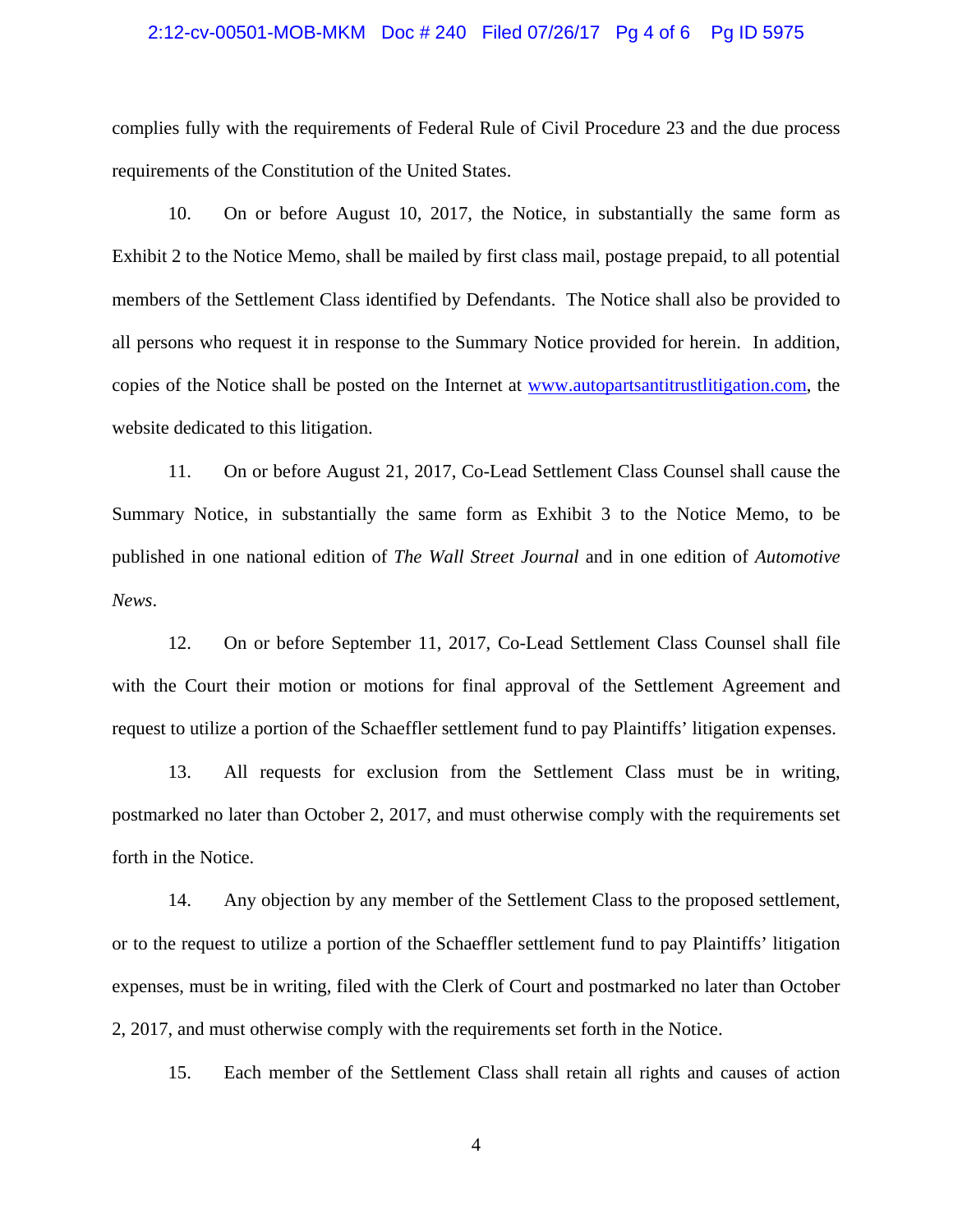#### 2:12-cv-00501-MOB-MKM Doc # 240 Filed 07/26/17 Pg 5 of 6 Pg ID 5976

with respect to claims against every Defendant other than the Schaeffler Defendants, regardless of whether such member of the Settlement Class decides to remain in, or request exclusion from, the Settlement Class.

16. At least ten (10) days before the date fixed by this Court for the Fairness Hearing, Settlement Class Counsel shall file with the Court affidavits or declarations of the person under whose general direction the mailing and posting of the Notice and publication of the Summary Notice were made, showing that mailing, posting and publication were made in accordance with this Order.

17. The Court will hold a Fairness Hearing on November 8, 2017, at 10:00 a.m., at the Theodore Levin U.S. Courthouse, Courtroom 272, 231 West Lafayette Blvd., Detroit, MI, 48226, to determine whether the proposed settlement with Schaeffler is fair, reasonable and adequate and should be approved and to consider whether to approve the request to utilize a portion of the Schaeffler settlement fund to pay Plaintiffs' litigation expenses. Any Settlement Class member who follows the procedure set forth in the Notice may appear and be heard at this hearing. The Fairness Hearing may be rescheduled, adjourned or continued without further notice to the Settlement Class.

#### Other Provisions

18. In the event that the Settlement Agreement is terminated in accordance with its provisions, the Settlement Agreement and all proceedings had in connection therewith shall be null and void, except insofar as expressly provided to the contrary in the Settlement Agreement, and without prejudice to the status quo and rights of the Direct Purchaser Plaintiffs, Schaeffler, and the members of the Settlement Class.

19. The Court's provisional certification of the Settlement Class as provided herein is without prejudice to, or waiver of, the rights of any Defendant to contest certification of any

5